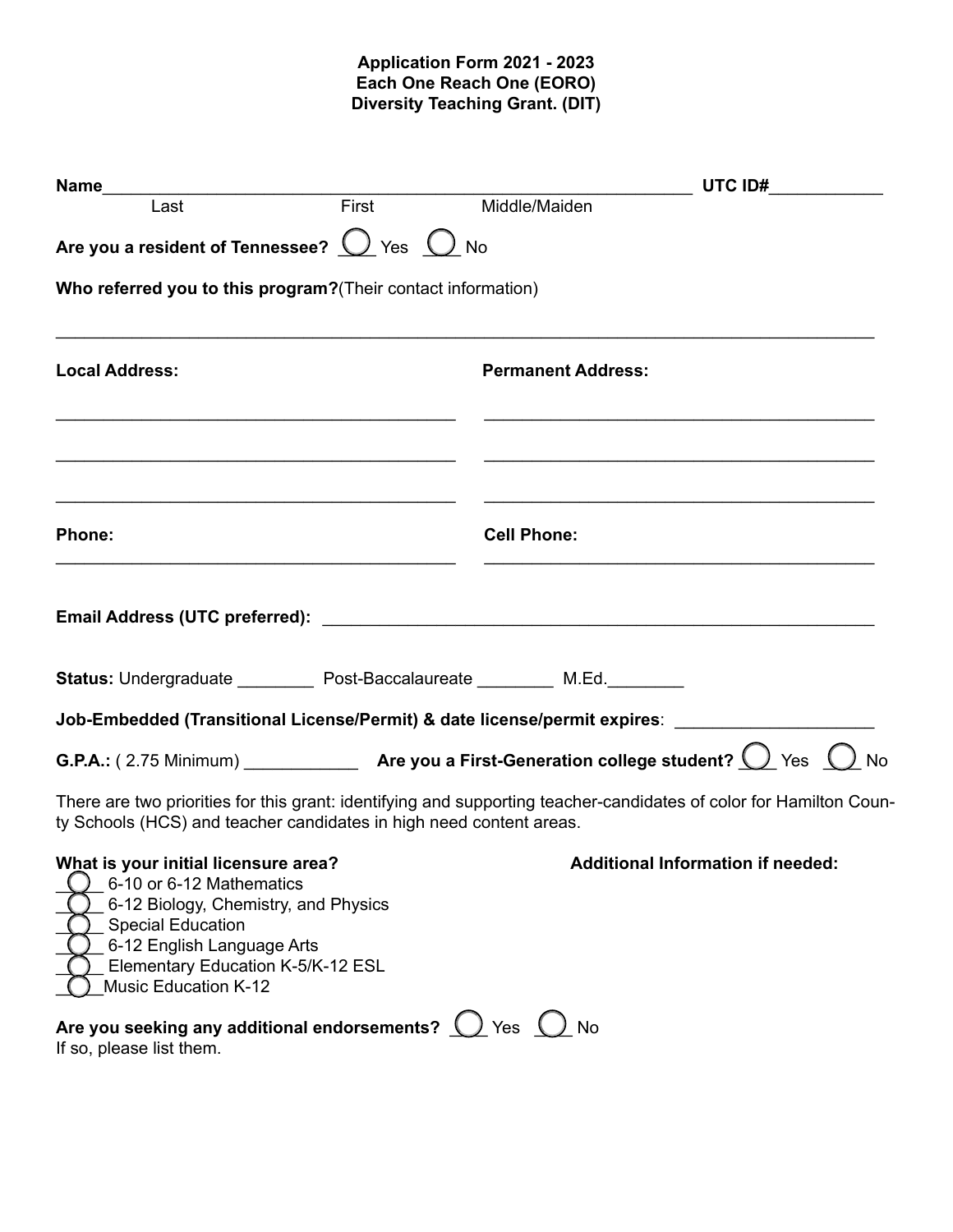# **Each One Reach One Admission Requirements (please read carefully)**

- 1. Teacher candidates must be enrolled at the University of Tennessee at Chattanooga, be in good standing academically, and have met the requirements for admission to the Teacher Education Program (TEP) within the School of Education.
- 2. Teacher candidates must be within two (2) years of attaining a Tennessee teaching license. (Completed 60 hours of general education credits)
- 3. Teacher candidates' educational majors and areas of licensure must meet the Hamilton County Schools (HCS) identified area of needs:
	- --Teachers of color for: 6-12 or 6-10 Mathematics, 6-12 Biology, Chemistry, and Physics, Special Education, 6-12 English Language Arts, Elementary Education K-5/K-12 ESL endorsement, and Music Education K-12
	- --High-need content areas: 6-12 or 6-10 Mathematics, 6-12 Chemistry or Physics, and Special Education
- 4. Teacher candidates must reflect a commitment to diversity in education, professional ethics, and communication
- 5. Teacher candidates must be a resident of Tennessee
- 6. For consideration into the program, teacher candidates will complete an application and participate in a faceto-face interview

#### **Complete the questions below:**

Semester for Residency I \_\_\_\_\_\_\_\_\_\_\_\_\_\_\_ Semester to graduate \_\_\_\_\_\_\_\_\_\_\_\_

STEM (No requirement for Residency I) Residency II/graduation semester\_\_\_\_\_\_\_\_\_

| List PRAXIS II tests taken and scores: Were scores sent to UTC? $\bigcirc$ Yes $\bigcirc$ No |  |  |  |  |
|----------------------------------------------------------------------------------------------|--|--|--|--|
|----------------------------------------------------------------------------------------------|--|--|--|--|

List Praxis needed and estimated test date(s):

## **Additional Requirements for consideration into EORO:**

| $\boxed{\phantom{a}}$ I have met the requirements for admission to the TEP program and have been accepted. |  |  |
|------------------------------------------------------------------------------------------------------------|--|--|
|------------------------------------------------------------------------------------------------------------|--|--|

I have or will have completed all of my PRAXIS II before Residency II. https://www.ets.org/praxis/tn/ \_\_\_\_\_ requirements/ EORO will provide seminars/workshops on a variety of topics related to education, social-emotional health, diverse classrooms, distance learning, job interview tips, and guest speakers from Hamilton County Human Resources and Tennessee Higher Education Commission (THEC) our funder.

I commit to attending up to two (2)-1-hour meetings each month. Day/Time: TBA

\_\_\_\_\_ I commit to checking and responding to all communications from the EORO staff in a timely manner

I will meet with my Academic Advisor each semester.

Name of advisor  $\blacksquare$ 

If I do not pass a PRAXIS exam on a 1st attempt, I agree to work with EORO staff to develop appropriate tutorial services.